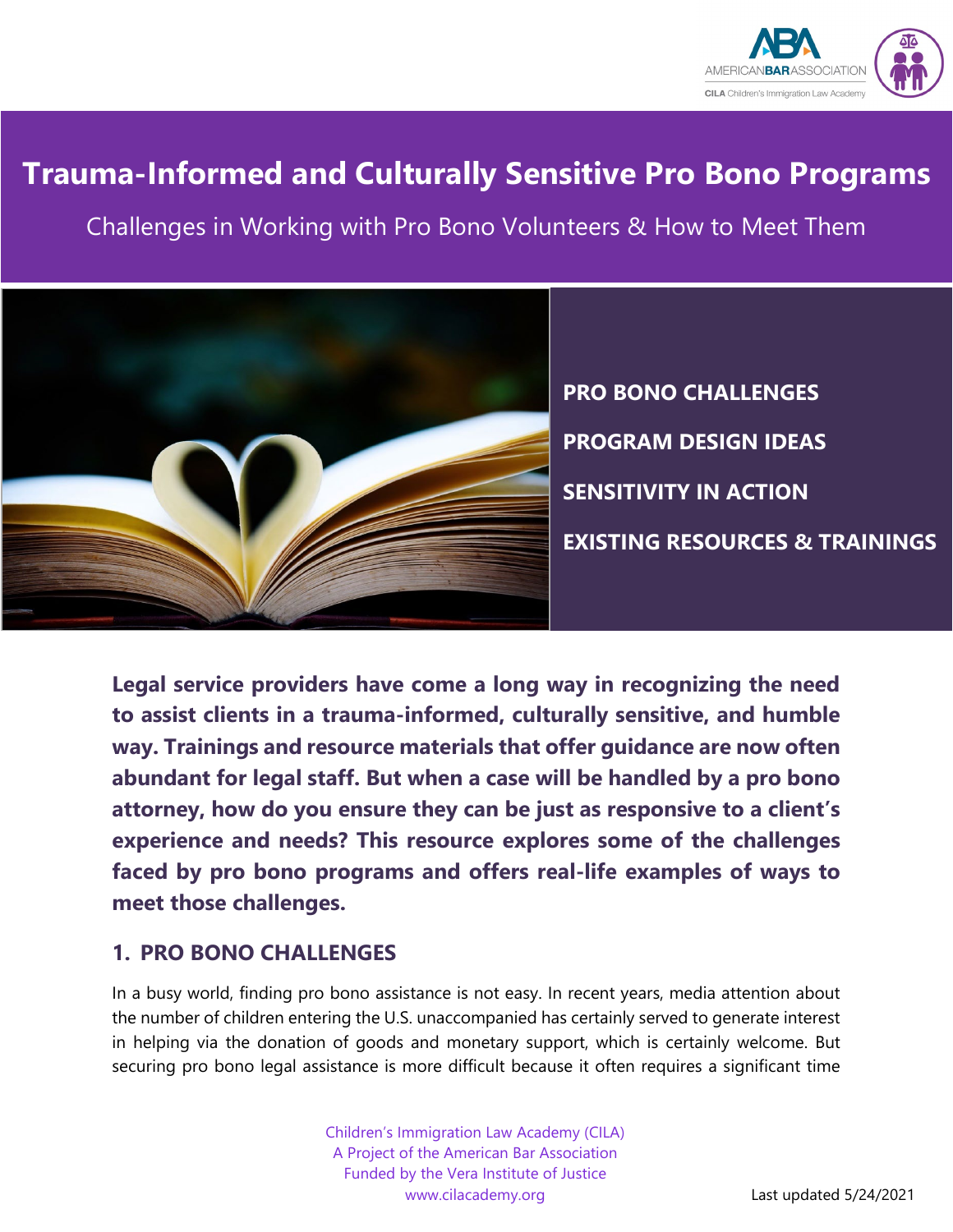commitment, possible travel, and for many volunteers, a willingness to jump into a new area of law.

Pro bono coordinators have been creative in placing opportunities that do not always require a volunteer to be on the hook for the entire life of a child's immigration case. Sometimes the pro bono attorney assists only with preparing evidence to support an asylum application, or with the discrete task of obtaining the state court order related to petition for special immigrant juvenile status. Still, ideal assistance centers the child and reduces the number of individuals they will have to learn to trust and share difficult information with. A pro bono attorney committed to assisting a child through a critical stage in their immigration case, or through their entire case, is ideal.

Finding a pro bono attorney eager to assist a child is exciting. Finding one who is experienced in children's immigration law and is trauma and culturally informed is gold, but extremely rare. Many legal service providers, especially those with well-established pro bono programs, are wellequipped to offer training and resources related to children's immigration law so that pro bono attorneys can zealously advocate for child clients. However, for a variety of reasons, legal service providers are not always able to offer guidance related to providing trauma-informed and culturally sensitive representation. Because this guidance is critical to working with so many children who enter the U.S. unaccompanied, this article aims to offer some ideas for pro bono program design, including two existing models, that help bridge that education gap.

# **2. PROGRAM DESIGN IDEAS**

When it comes to the need for representation for children, demand is high, seemingly infinite, and resources are precious. Still, providing some training on these critical topics can be accomplished without breaking a nonprofit budget, and can be key to a child's continued development and/or the success of a case.

One way to address a volunteer's need for training is to develop training materials in-house. Indeed, a legal service provider might consider recording a training that can easily be accessed via the organization's website or emailed to volunteers, and request that a volunteer view the prerecorded training before a first meeting with a child. A training could be adapted from existing trainings readily available online from organizations that are experts in childhood trauma (some places to start are listed in Section 4 of this article). Where the concern is a lack of in-house expertise, remember that many legal service providers have indeed developed some expertise in this area over time, even if not clinical. If provided by lawyers or legal staff, for example, the training might focus less on the science of trauma and its impact on brain functioning, and more on practical tips for working with trauma survivors (like providing them options with respect to seating arrangements and being aware of grounding techniques for an upset client) and how to best advocate for a client who has suffered trauma (like why they may need more breaks during an interview or why expert evidence can explain memory issues) while preserving related issues for appeal. With respect to cultural sensitivity, providers likewise have often developed some very helpful knowledge over time. A training could focus on tips for building rapport, for example, and

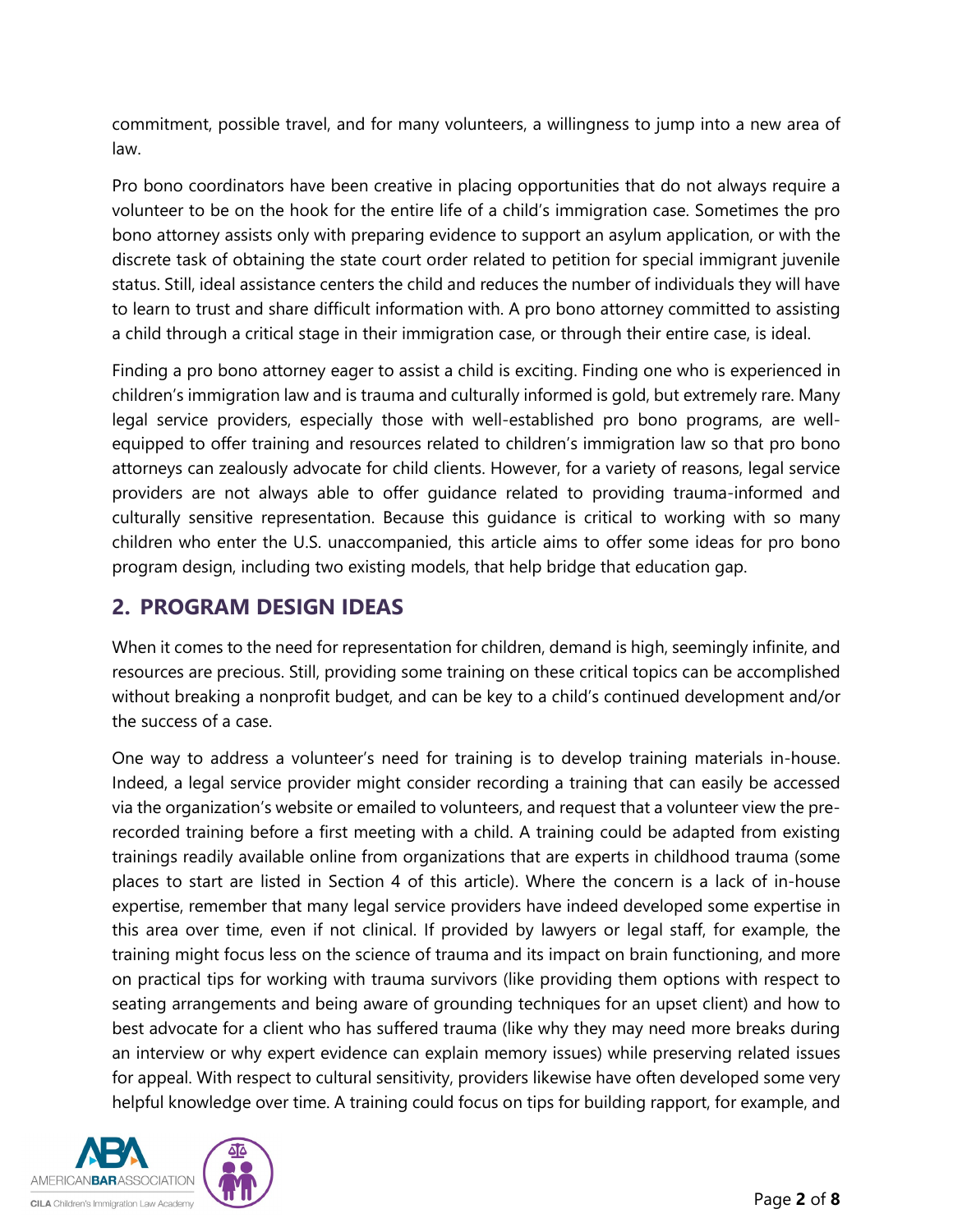point out, the ways in which curiosity about a child's culture (favorite foods, music, holidays, sports, etc.) can often be a starting point to good conversation.

Another way to meet the need is to seek out free trainings and written resources already available and direct volunteers to those, perhaps requesting that the training be viewed prior to a first meeting with a child. One such training focused on trauma-informed representation in working with asylum seekers was recently recorded by CILA staff for a [recent ABA training](https://www.americanbar.org/events-cle/ecd/ondemand/408969136/) (Session 6: *Trauma Informed Representation and Advocacy*), and is available to individuals for free, regardless of ABA membership. On CILA's website, you can find a [101 webinar](https://cilacademy.org/resources/101-webinars/) on *Trauma Informed Lawyering with Unaccompanied Children*. CILA also has some helpful written resources available, including guidance on culturally sensitive representation and trauma-informed checklists for those representing children before the asylum office or for an asylum merits hearing court (see Section 4 for titles). Finally, the Houston Immigration Legal Services Collaborative (HILSC) has recorded a [series of trainings](https://cilacademy.org/trainings/webinars/) with CILA staff participation that may be helpful. They include *From Trauma to Resilience: Learning Client's Stories with a Trauma-Informed Lens* and *Resilience for Youth: Working with Traumatized Immigrant Children*.

# **3. SENSITIVITY IN ACTION**

Though the challenges are real, there are models that are meeting them. We spoke with two established programs about how they center trauma and cultural sensitivity in their work via pro bono attorneys and volunteers, Legal Services for Children (LSC), based in the San Francisco Bay area, and the Young Center for Immigrant Children's Rights, with multiple offices around the country. Below, we share what we learned.

# *Legal Services for Children*

LSC is a children's law office, offering services to meet guardianship, dependency, education, and immigration legal needs. The office opened in 1975 and has always had social workers on staff. Currently the office has approximately 30 staff members, about a third of them attorneys, and another third social workers.

Except for very discrete cases (for example, DACA), almost every child LSC serves has an assigned social worker who works as part of an interdisciplinary team with the child's attorney. This is especially true of LSC's unaccompanied minor clients. The team shares case files and notes, and updates other team members on steps taken in the case with the child's informed consent.

LSC also recruits, trains, and coordinates a panel of numerous pro bono attorneys that represent youth, as part of a team. Currently, they have over 80 open immigration cases placed with pro bono attorneys, mostly for unaccompanied minors in removal proceedings. Though pro bono attorneys are recruited, trained, and mentored by LSC's pro bono director, social workers function as team members, and the benefits are numerous.

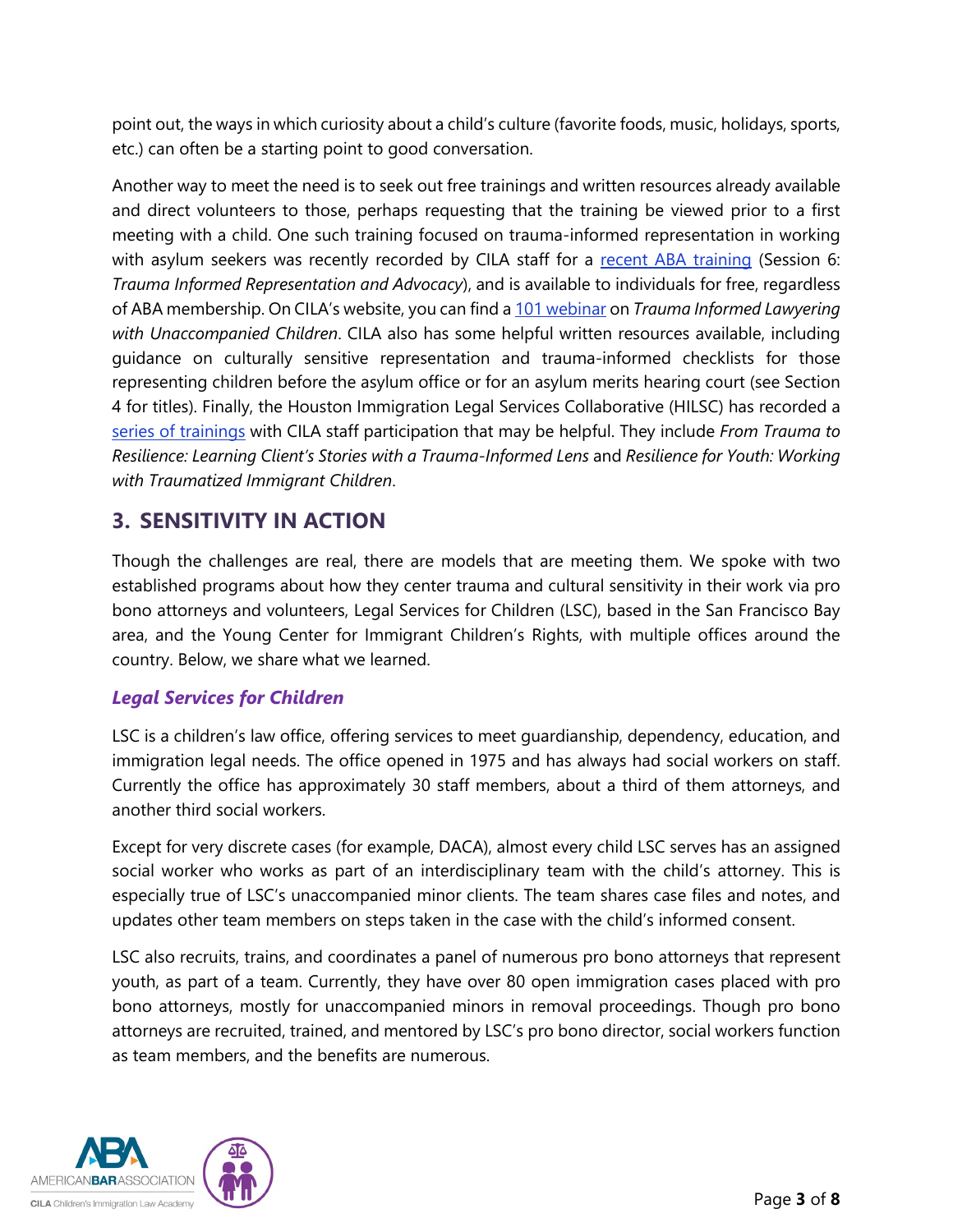The interdisciplinary team functions such that the social worker meets with a child before their attorney does, and upon doing so, conducts a psychosocial needs assessment. The social worker then provides information to the attorney (whether on staff or pro bono) about the child's strengths and needs, trauma, challenges in their household, and things the social worker has already begun doing to support stability in the child's home. All this happens before the attorney ever meets the child.

The social worker then attends the attorney's first meeting with the child and assists the attorney in being aware of and navigating difficult subjects. Going forward, the social worker and attorney might each meet with the child separately, but depending on the child's needs, the social worker might be present for more substantive legal meetings, like preparation of the asylum declaration. Where an attorney runs into trouble with a line of questions, the social worker is there to offer trauma-informed and culturally sensitive ways to get to critical information. Ultimately, the education gap is bridged in a way that is very informal but incredibly hands on. The social worker remains involved in the child's case, and the attorney watches the social worker do what they were trained to do.

We asked Erin Maxwell, Senior Social Worker at LSC, about any tensions that arise when working on what sounds like a dream team.

"There's always a tension, I think, as to the pace of the legal case and then doing trauma-informed work—there's a fundamental tension there," says Maxwell. "I think it is helpful that at LSC, a social worker is not an agent of the attorney. That works well for us, because it creates an environment where, even though we are a law firm, there's space for the social work perspective. And at the end of the day, we see getting lawful immigration status as fundamental to a child's well-being. As social workers, we just want to slow the pace down a little bit, so that a child has time to disclose information when they are really ready to do so."

The LSC model allows legal staff to focus on the client's legal needs, while resting assured that the child's other needs are also being addressed. But the benefits do not stop there. For the child, the approach also offers them the chance to focus on their legal issues.

"Having a social worker allows the child to find stability so they can focus on and participate in their legal case," says Maxwell. "We don't really have clients who disappear. That's just very rare at our office. They reach out to their social worker if they need something, or if they are having a hard time. And sometimes, they'll reach out to the attorney. Sometimes kids will gravitate to one or the other, they just click with that person, and that's okay, no one takes offense. The important thing is just that the child's needs are being met."

And although legal staff are often eager to push a case forward given age requirements and court and agency deadlines, Maxwell offered us a great example of the difference a slower pace can make. She worked with a child who appeared to have no legal relief at first but was a client due to universal representation grant requirements. None of the information he had disclosed suggested any eligibility for relief. But Maxwell met with him often, working with him on his non-

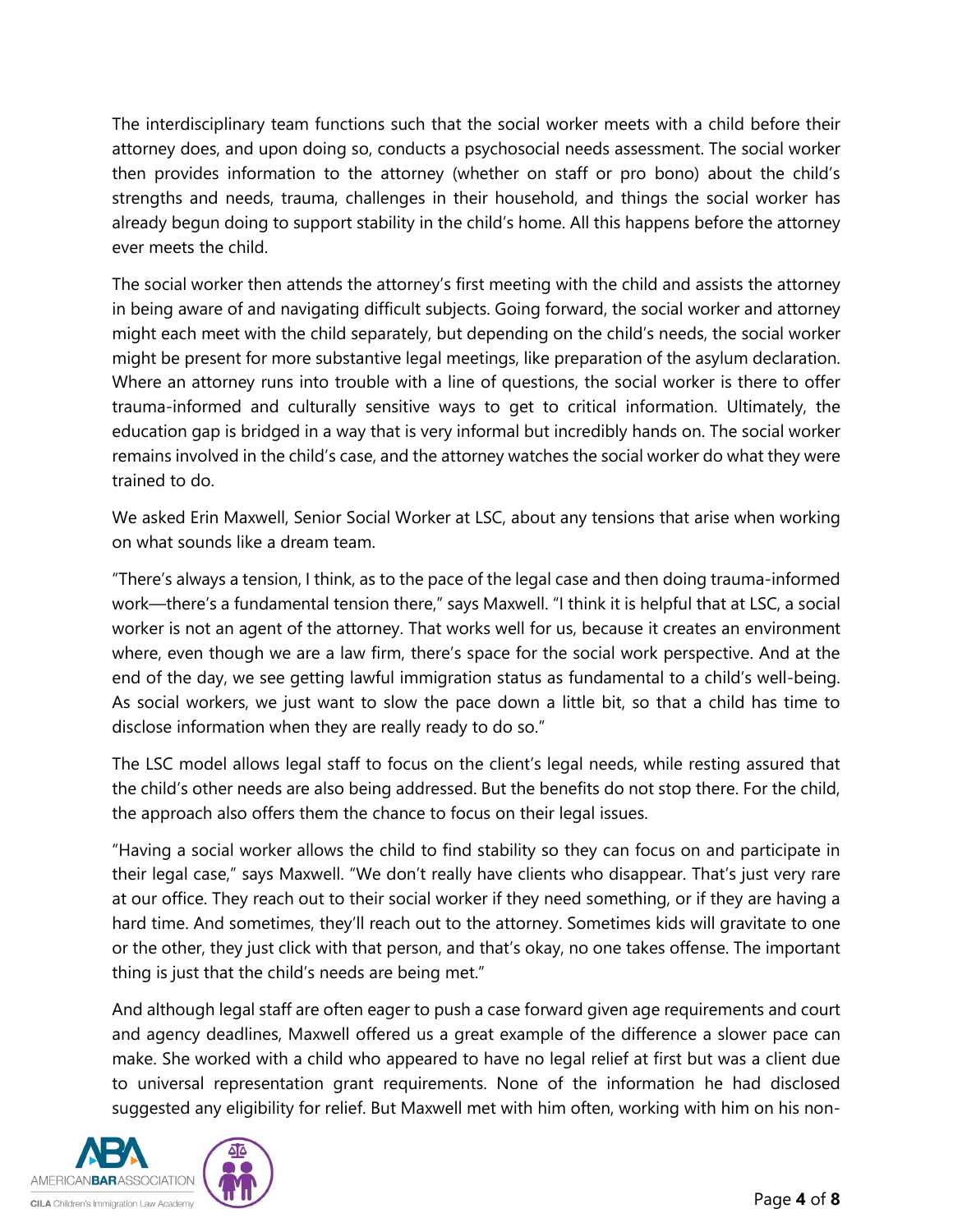immigration legal case needs. It was while sitting with the child at a benefits office, awaiting an appointment, that he finally disclosed some serious abuse that made him eligible for immigration relief. The child may never have shared that information with LSC were it not for Maxwell's work with him as his social worker.

To learn more about LSC's model, you can reach out to Erin Maxwell at [erinm@lsc-sf.org.](mailto:erinm@lsc-sf.org)

# *The Young Center for Immigrant Children's Rights*

Another model worth reflecting on is that utilized by the Young Center for Immigrant Children's Rights (Young Center). Their staff attorneys and staff social workers, along with their volunteers, are appointed as child advocates for unaccompanied children detained in federal custody. First established in 2004 in Chicago, the Young Center has since grown tremendously, and now has offices in 8 key cities.

The Young Center recruits volunteer bilingual child advocates to serve as child advocates for particularly vulnerable children facing deportation. Their volunteers are not necessarily attorneys, nor do they function as counsel to the children they serve, but instead focus on determining what is in a child's best interests. Volunteers have included doctors and nurses, child psychologists, speech pathologists, professors, teachers, stay at home mothers, and retirees just to name a few.

Much like pro bono attorneys, the volunteers must build trusting relationships with the children and learn many difficult details about their lives to best assist them. Those who sign up to volunteer as child advocates must undergo background checks. In addition, they are required to attend an intensive two-day training. Prior to the pandemic and social-distancing requirements, the training was held in person over a weekend. Nowadays, the training has been adapted and is virtual. We spoke with Pamela Nickell, Managing Attorney of the Young Center's Houston office, about the structure of their training program and its results.

"Given the reality of Zoom fatigue, we decided to offer a mix of pre-recorded sessions and live ones, but we try to stick to the same topics we covered when trainings were in person. It's been a bit of a learning experience for us to keep the now virtual trainings engaging and interactive," says Nickell.

Topics covered on the first day include an overview of who the children are and why they are making the journey to the U.S., as well as the role of the child advocate, and what information children are provided about the U.S. immigration process. The first day also includes an activity around gathering information from children in a trauma-informed manner using various tools like mobility maps, genograms, and flow diagrams. This activity is usually led by a social worker on staff with the Young Center. Volunteers are also asked to view several pre-recorded videos, such as the History of the Young Center, the Child Advocate Clearance Process, Unaccompanied Children in the United States, Role Play of the First Meeting with a Child, and Confidentiality, which discusses safeguarding case information as well as requirements for mandatory reporting.

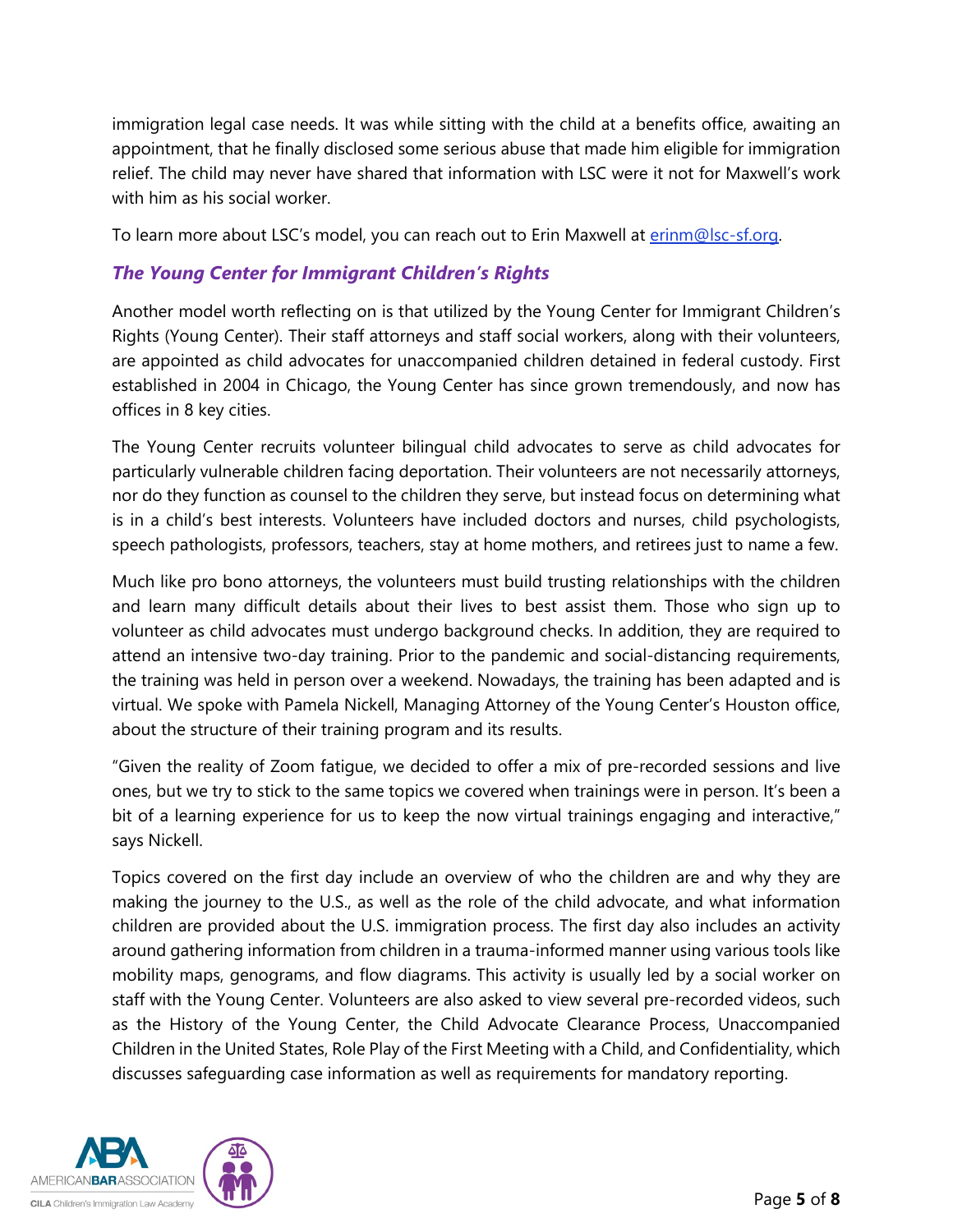The second day of training covers more logistics on the child advocate appointment process, and how the Young Center goes about matching child advocates with children, as well as other internal procedures. It also includes a guest speaker who is an expert on trauma in immigrant children. This speaker typically covers how trauma manifests in children's development, how to recognize behavior that might be resulting because of trauma, and how to recognize vicarious and secondary trauma. The second day rounds out with volunteers working to make a best interest determination in small groups based on mock case facts. The day ends with a panel of volunteers who discuss their experience having worked already on one or more Young Center cases.

In addition to the intensive two-day training, volunteers receive a digital child advocate manual. Included in the manual is information about trauma and its effects on children and their memory, as well as cultural sensitivity guidance. The manual offers practical tips that volunteers can implement easily.

The intensive volunteer training takes time to prepare and execute, and as a result, the Young Center's Houston office offers it twice a year. When held in person, the training was limited to about 40 participants. It has been limited to about 15 participants when offered virtually, to allow for more interactivity, and for Young Center staff to get a sense of volunteers' interests and skills. Feedback about the training has been overwhelmingly positive, and the education it offers is central to how the Young Center prepares its volunteers and keeps the children at the center of its work.

"It has been really important to us to do the required trainings, as far as how we can best support or advocate for the children. We really cannot be our best selves or best advocates without them. Children's behavior often gets labeled as bad behavior, but if we can come in with a different lens, recognizing where they are with development and trauma, then we can really rethink how the government is portraying this child. We just really want to be sensitive to that, and for our volunteers to be sensitive to that, because sadly we practice in an area where sometimes things children can't help are used against them," says Nickell.

To learn more about the Young Center Houston's training for volunteers, you can reach out to Pamela Nickell at [pnickell@theyoungcenter.org.](mailto:pnickell@theyoungcenter.org)

# **4. OTHER EXISTING TRAININGS AND RESOURCES**

**If looking to build your own program and/or materials, here are some great places to start gathering information and ideas:**

#### **Social Work Programs**

ABA-ProBAR

• *[Blueprint for the Integration of Social Work within Immigration Legal Services](https://www.americanbar.org/content/dam/aba/administrative/immigration/probar/probar-blueprint-social-work-and-immigration-april-2021.pdf)* (April 2021)

# **Child Trauma/Trauma in Unaccompanied Children**

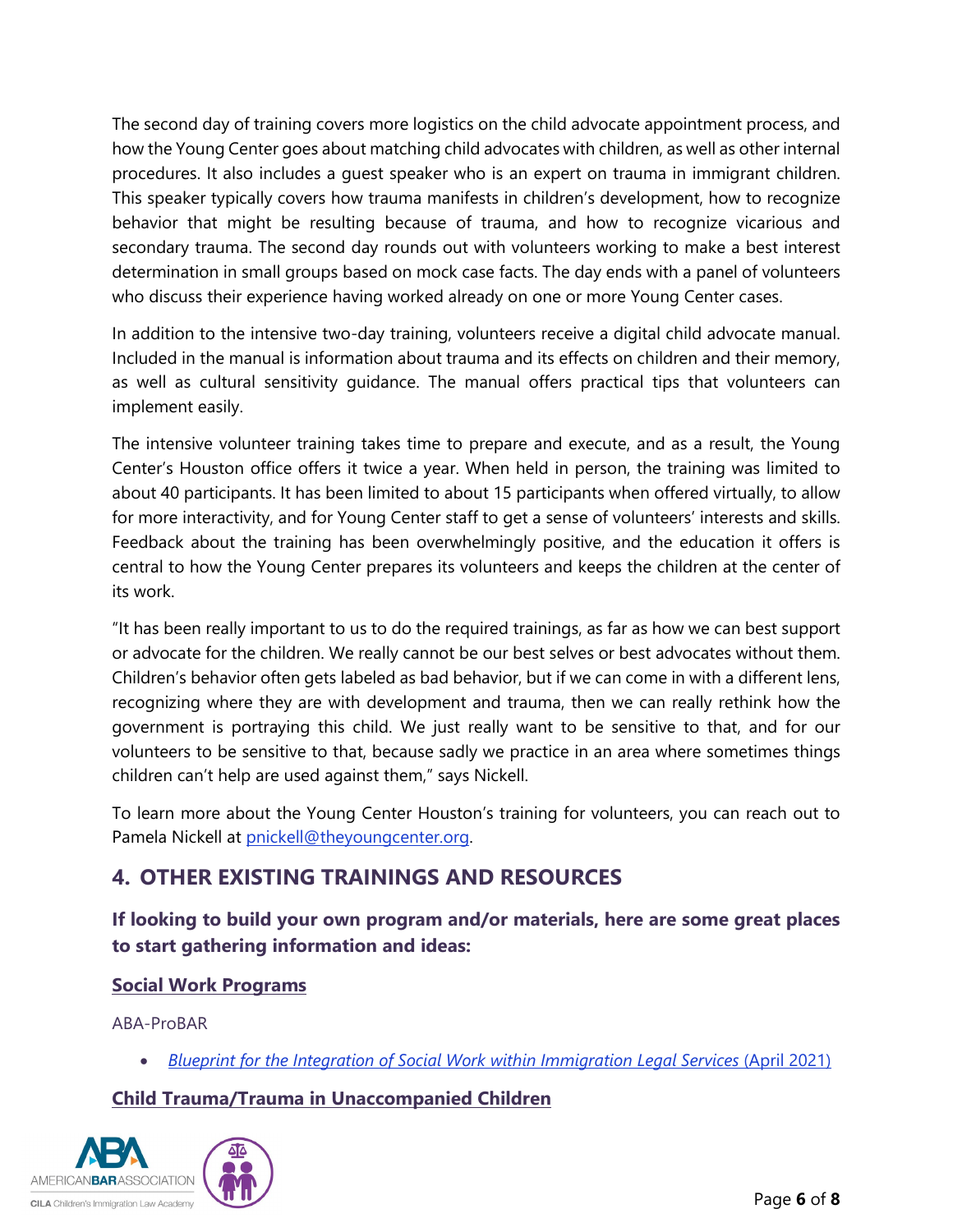National Child Traumatic Stress Network

- *Trauma Types*[, Information &](https://www.nctsn.org/what-is-child-trauma/trauma-types) Resources
- Webinar Series, *[Trauma-Informed Care: Understanding and Addressing the Needs of](https://www.nctsn.org/resources/trauma-informed-care-understanding-and-addressing-the-needs-of-unaccompanied-children)  [Unaccompanied Children](https://www.nctsn.org/resources/trauma-informed-care-understanding-and-addressing-the-needs-of-unaccompanied-children)*. The series is also available in Spanish.

Stanford Center for Health Education and UTRGV Toolkit for Attorneys and Professionals Working with Immigrant Children

• Video Series, *[Trauma Informed Interviewing Techniques](https://digitalmedic.stanford.edu/our-work/trauma/)*

#### **Trauma-Informed Legal Advocacy**

National Center on Domestic Violence, Trauma & Mental Health, Trauma-Informed Legal Advocacy (TILA) Project, TILA Annotated Bibliographies -

- CILA, *[Trauma Informed Representation in Asylum Cases: Asylum Interview/Asylum Merits](https://cilacademy.org/resources/additional-resources/)  [Hearing Checklists](https://cilacademy.org/resources/additional-resources/)*[1](#page-6-0)
- *[Trauma-Informed Legal Advocacy in Asylum & Immigration Proceedings](http://www.nationalcenterdvtraumamh.org/wp-content/uploads/2013/08/TILA_bib_for_immigration_asylum_attorneys_final.pdf)*: A Curated [Selection of Resources for Attorneys and Legal Advocates](http://www.nationalcenterdvtraumamh.org/wp-content/uploads/2013/08/TILA_bib_for_immigration_asylum_attorneys_final.pdf)
- *Trauma & Memory*[: A Curated Selection of Resources for Attorneys and Legal Advocates](http://www.nationalcenterdvtraumamh.org/wp-content/uploads/2013/08/TILA_bib_trauma_memory_final.pdf)
- ABA, Understanding *[Trauma and its Impact on Child Clients](https://www.americanbar.org/groups/public_interest/child_law/resources/child_law_practiceonline/child_law_practice/vol-33/september-2014/understanding-trauma-and-its-impact-on-child-clients/)*
- ABA, *[Establishing a Trauma-Informed Lawyer-Client Relationship](https://www.americanbar.org/groups/public_interest/child_law/resources/child_law_practiceonline/child_law_practice/vol-33/october-2014/establishing-a-trauma-informed-lawyer-client-relationship/)*

Podcast, Interview with Trauma Expert Bessel van der Kolk -

• [The On Being Project, Bessel van der Kolk,](https://onbeing.org/programs/bessel-van-der-kolk-how-trauma-lodges-in-the-body/) *How Trauma Lodges in Body* (July 11, 2013)

#### **Adolescent Brain Science**

• ABA Children & The Law Section, Resource, *[How Adolescent Brain Science Supports Youth](https://www.americanbar.org/content/dam/aba/administrative/child_law/youthengagement/how-adolescent-brain-science-supports-youth-engagement.pdf)  [Engagement in Court Hearings and Case Planning](https://www.americanbar.org/content/dam/aba/administrative/child_law/youthengagement/how-adolescent-brain-science-supports-youth-engagement.pdf)*

# **Cultural Sensitivity**

- CILA, *[Cultural Competency and Humility When Representing Unaccompanied Children](https://www.cilacademy.org/wp-content/uploads/2019/11/Cultural-Competency-Resource-Final.pdf)*
- CILA Webinar, *[Indigenous Peoples' Rights to Exist Self Determination, Language and](https://cilacademy.org/trainings/webinars/)  [Due Process in Migration: The Child's Perspective](https://cilacademy.org/trainings/webinars/)*
- CILA Webinar, *[Making Interpretation Seamless: Best Practices for Attorneys](https://cilacademy.org/trainings/webinars-two/)*
- New York Times, *[Anyone Speak K'iche' or Mam? Immigration Courts Overwhelmed](https://www.nytimes.com/2019/03/19/us/translators-border-wall-immigration.html)  [by Indigenous Languages](https://www.nytimes.com/2019/03/19/us/translators-border-wall-immigration.html)* (March 19, 2019)

<span id="page-6-0"></span><sup>&</sup>lt;sup>1</sup> To access these materials, which are password protected online, simply write to CILA at [cila@abacila.org](mailto:cila@abacila.org) for the password.